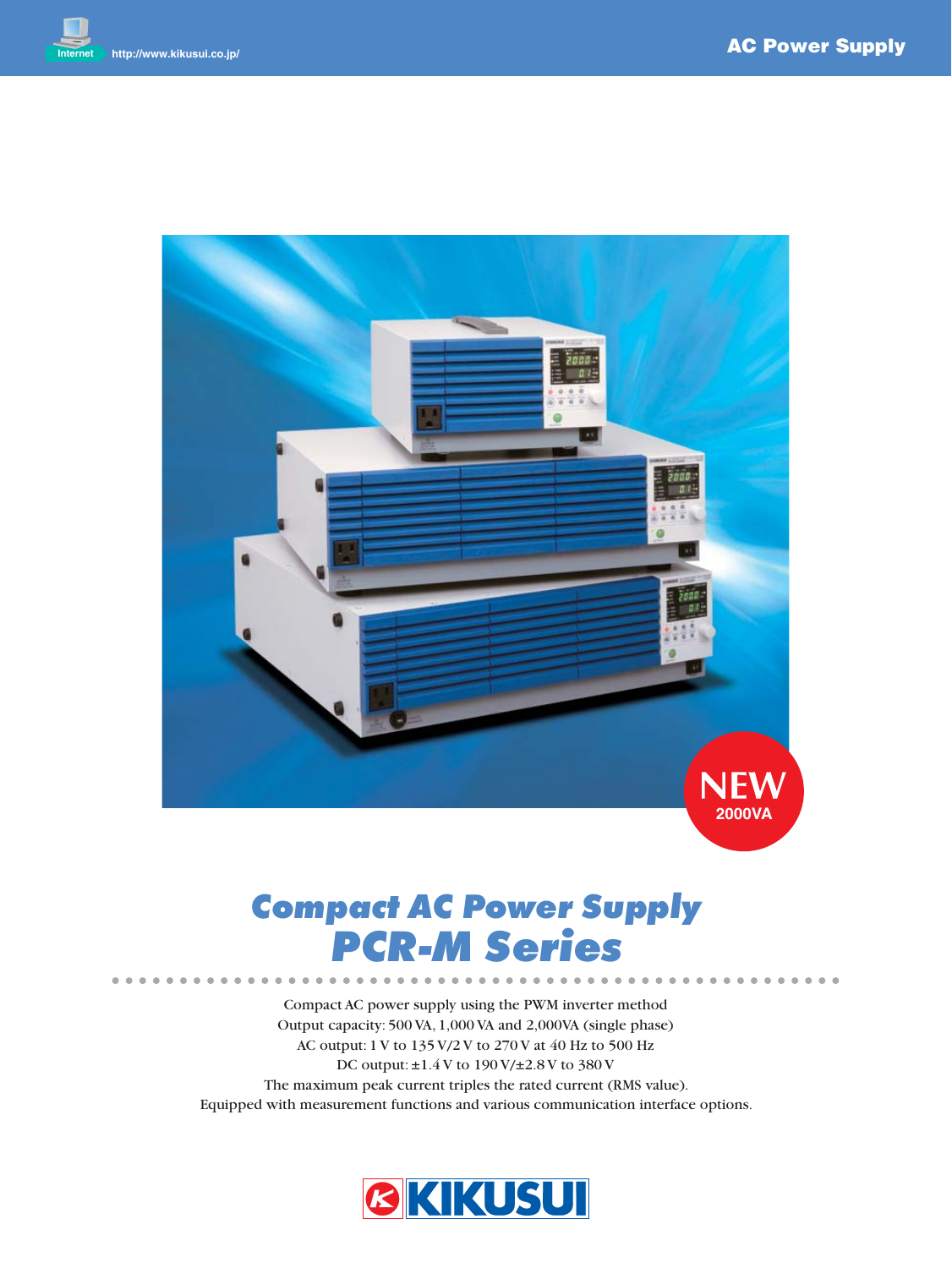# **Introducing a Compact AC Power Supply That is Ready to Use**

**The PCR-M series is a small-size AC power supply with the ease of a variable auto transformer or an automatic voltage regulator (AVR) and the usefulness of a multifunctional AC power supply. As the PWM inverter method is adopted for the power unit, the PCR-M series is much smaller and lighter than the predecessors while enabling high-quality and highly-efficient (about 70%) operation. This power supply comes with measurement features, memory feature, protection functions and various communication interface options, and it is even possible to provide DC power. When you incorporate an optional analog interface board (EXO4-PCR-M), the PCR-M series can also be used as a booster for arbitrary signal generator. This small and versatile unit can provide you with more work styles than you can imagine. You can't do without it once you use it!**

Small enough to fit on your work desk! Only  $214W \times 124H \times 350D$  mm! Weighs only 6 kg and easy to carry! (PCR500M)



Neatly fits on your desk!<br>(Picture) Left: PCR500M Right: Electronic Load PLZ164W



Easy remote control with attached software!



Easy to carry with only one hand



## **Compact design Versatile output modes**

Three modes (AC, DC, AC+DC) are available. **\*1** The frequency range is up to 500 Hz.

## **Memory function**

You can store and recall three combinations of settings for voltage, frequency and limits for the output on the main unit. By calling the memory during output, you can test the sudden changes of voltage or frequency.**\*2**

Oh! It's

## **Measurement functions**

You can measure the voltage, current and power of AC and DC output, apparent power, reactive power, power factor, crest factor and current peak hold.**\*3**

#### **Various communication interface options**

RS-232C is provided as standard. GPIB and USB are optional.

## **Analog interface**

By incorporating an optional analog interface (EXO4-PCR-M), output can be controlled by using external analog signals. Input DC signals can be used to change output AC voltage and boost input waveform.



## **Compact AC Power Supply**

- \*1 You can access AC+DC mode if you have installed an optional interface board of IB21, US21 or EX04-PCR-M. The communications interface is used to set that mode.
- <sup>2</sup> An installed appropriate optional interface board allows up to ten combinations of settings to be stored in the memory. The communications interface is also used to set or call extended memory addresses (4 to 10).
- \*3 You can use the communications interface to measure apparent power (VA), reactive power (VAR), power factor (PF), crest factor (CF), and peak hold current.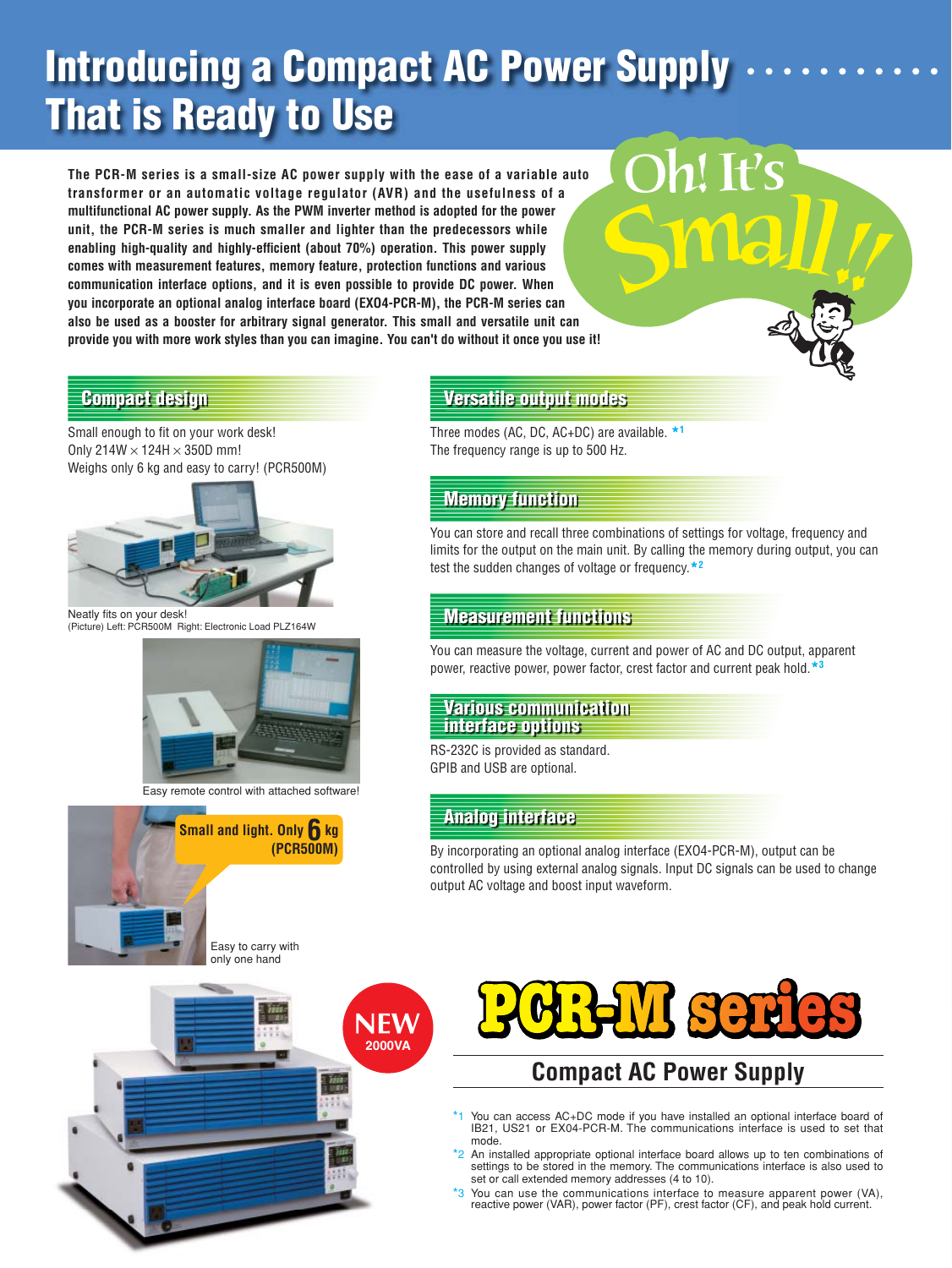#### **Compact design**

The PCR-M series is characterized by much smaller size and lighter weight in comparison with the ac power supply based on the linear amplifier. For example, the very compact PCR-M series is reduced by a factor of 5 in terms of the volume and by a factor of about 4 in terms of the weight (in comparison with our past product). You can readily handle this product on your desk and easily carry it.

#### **Output characteristics: AC mode**

The output voltage varies from 1 V to 135 V or 2 V to 270 V (two ranges). You can switch ranges manually or automatically. The peak current can triple the maximum rated current for the rectifier load of the capacitor input type. The frequency varies from 40 Hz to 500 Hz, which is why the PCR500M is suitable as a power supply for aircrafts and ships that require 400 Hz and for driving actuators that require 250 Hz.



**High-quality output waveform (distortion rate of output waveform is 0.5% or less)**

#### **Output characteristics: DC mode**

The output voltage varies from ±1.4 V to 190 V or ±2.8 V to 380 V (two ranges). You can switch ranges manually or automatically. The maximum instantaneous current is up to three times higher than the maximum rated current. When an optional interface board is installed, the direct current can be superposed on the alternating current (AD + DC mode)

#### **Input characteristics**

The input voltage is from 100 V AC to 120 V AC or 200 V AC to 240 V AC at 50 Hz/60 Hz (single phase). The voltage is automatically determined when the power supply is turned on. The active filter enables the power factor to be 0.9 (TYP value) to reduce the input current and the harmonic current.

#### **Measurement functions**

The PCR-M series can measure the voltage, current, and power of AC and DC output. The device can display the true RMS and the average (DC) values for the output voltage, and the true RMS, peak and the average (DC) values for the output current. When a communication interface is used, the PCR-M series can measure the apparent power (VA), the reactive power (VAR), the power factor (PF), the crest factor (CF), and the peak hold current.

#### **Protection**

- The following protection features are available:
- Protection against non-rated input voltage
- Protection against overheat (OHP)
- Protection against overload: Current limit (OCP)/monitoring for exceeded power (OPP)/monitoring for exceeded peak
- current • Detection of voltage abnormalities:
- Increased voltage (OVP)/decreased voltage (LVP)

#### **Output on phase angle**

The output on phase angle can be set at AC mode. The output off phase angle is turned off at a zero cross phase.



### **Memory function**

The PCR-M series can store three sets of setting value for output voltage and frequency, and limit value. By manually changing the preset memory during output, the test for sudden changes of voltage and frequency is also possible. When an optional interface board (IB21, US21 or EX04- PCR-M) is installed, the memory can store up to 10 settings. **\*2**



## **Analog interface**

By using an optional analog interface board (EX04-PCR-M), you can control the output by external analog signals.

#### **EXT-AC mode**

The voltage of the output alternating current can be changed based on the level input DC signal.



#### **Voltage amplification rate: 13.5-times or 27-times**

#### **EXT-DC mode**

The input waveform is directly amplified and output.



#### **Voltage amplification rate: 100-times or 200-times**

### **Control using a PC**

You can control the PCR-M series through the standard RS-232C interface, the optional GPIB interface, or the optional USB interface.**\*** By using the control software (Easy Controller for PCR-M series) which comes with the PCR-M series, you can easily set the parameters of the PCR-M series and log the output measured values.



**Operating environment for Easy Controller for PCR-M**

- OS: Windows XP/2000/Me/98
- CPU: Pentium 233 MHz or greater
- Memory: At least 128 MB
- Driver: VISA library supporting VISA COM
- Interface: RS-232C, GPIB, or USB
- **Instrument drivers for Microsoft Visual Basic,** Microsoft Office VBA, Microsoft Visual C++, LabVIEW, or LabWindows/CVI are also included in the disc.

#### **Options**

**GPIB interface board: IB21**

**USB interface board: US21**

**Analog interface board: EX04-PCR-M**



Note: Only one interface board can be installed.

- **Rack mount adapters**
- **For the PCR500M**
- **KRA150 (for millimeter specifications) KRA3** (for inch specifications)
- **For the PCR1000M and PCR2000M KRB150-TOS (for millimeter specifications)** 
	-